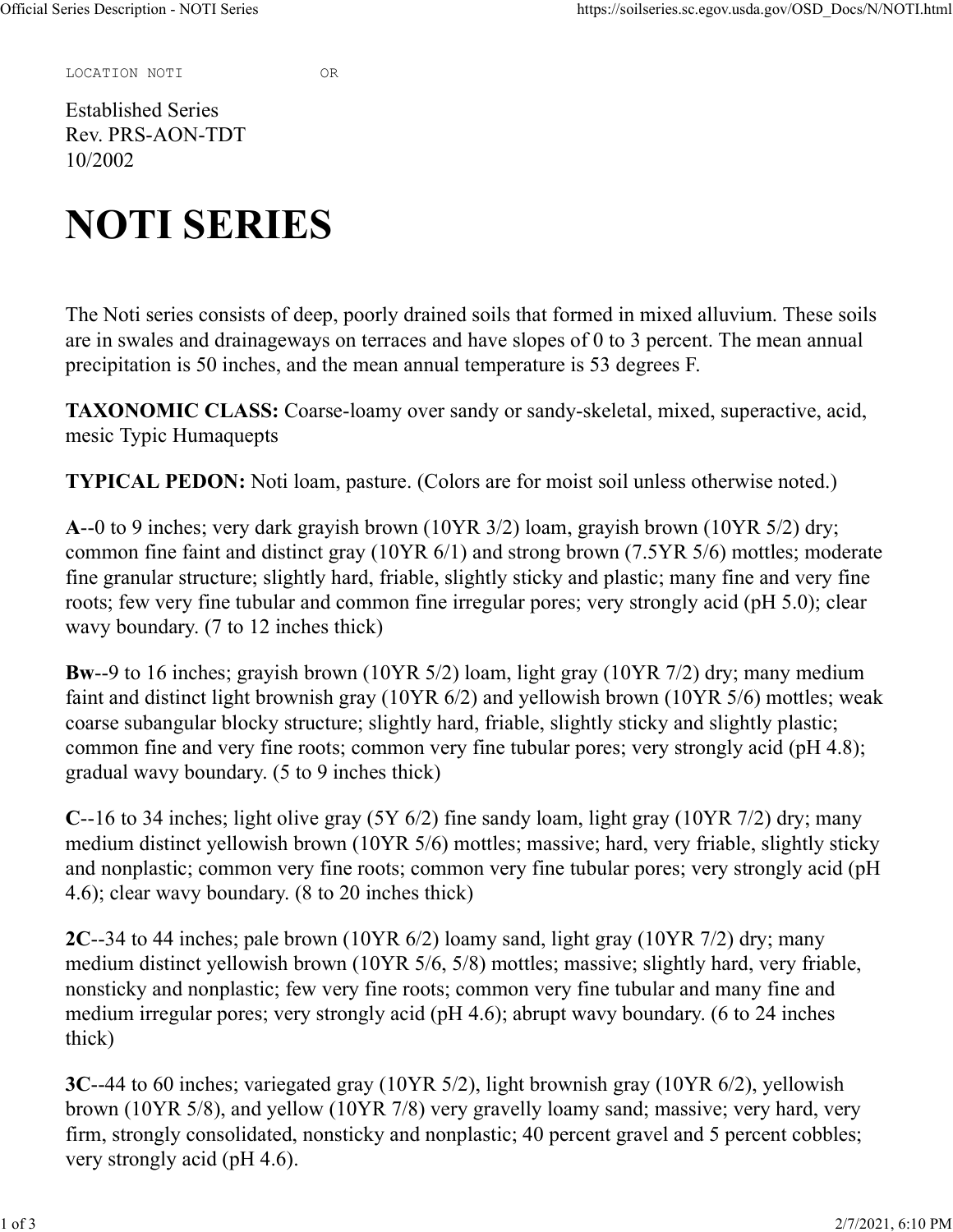TYPE LOCATION: Lane County, Oregon; 0.3 mile northwest of Elmira High School; northwest 1/4 northwest 1/4, sec. 24, T. 17 S., R. 6 W. Official Series Description - NOTI Series https://soilseries.sc.egov.usda.gov/OSD\_Docs/N/NOTI.html<br> **TYPE LOCATION:** Lane County, Oregon; 0.3 mile northwest of Elmira High School;<br>
northwest 1/4 northwest 1/4, sec. 24, T.

RANGE IN CHARACTERISTICS: The annual soil temperature ranges from 54 to 56 degrees F. The soil is saturated and has a temporary water table during the winter and spring. Depth to loamy sand ranges from 24 to 36 inches. Depth to the very gravelly horizon ranges from 40 to 60 inches.

The A horizon has value of 2 or 3 moist and 4 or 5 dry.

The Bw horizon has hue of 10YR or 7.5YR, value of 4 or 5 moist, 6 or 7 dry, and chroma of 1 or 2 moist and dry. It is loam or fine sandy loam.

The C horizon has hue of 10YR to 5YR, value of 6 or 7, and chroma of 2 or 3. It commonly is fine sandy loam but ranges to loam and is 10 to 18 percent clay. Mottles are distinct or prominent.

The 2C horizon is 0 to 10 percent gravel.

The 3C horizon is very gravelly loamy sand or very gravelly sandy loam, and is 35 to 60 percent coarse fragments. It is weakly to strongly consolidated.

COMPETING SERIES: This is the **Koch** series in another family. Koch soils have an umbric epipedon more than 24 inches thick.

GEOGRAPHIC SETTING: Noti soils are in swales and narrow drainageways on terraces. Elevations range from 300 to 800 feet. Slopes are 0 to 3 percent. The soils are in a cool and subhumid climate with mean annual precipitation ranging from 40 to 60 inches. The mean January temperature is 40 degrees F, the mean July temperature is 67 degrees F, and the mean annual temperature is 52 to 54 degrees F. The frost-free period is 165 to 210 days.

GEOGRAPHICALLY ASSOCIATED SOILS: These are the Dayton, Holcomb, Linslaw, Natroy, Salkum, and Veneta soils. All of these soils are fine or very-fine textured and all except Natroy soils have an argillic horizon. Natroy soils are very fine-textured and crack to depths of 20 inches or more. Salkum and Veneta soils are well or moderately well drained.

DRAINAGE AND PERMEABLILITY: Poorly drained; very slow runoff or ponded; slow permeability.

USE AND VEGETATION: This soil is used for pasture and forage crops. Native vegetation is Oregon white oak, Oregon ash, rose, hazel, blackberry, sedges, and grasses.

DISTRIBUTION AND EXTENT: Southwestern terraces of the Willamette Valley, Oregon. The series is of small extent.

MLRA SOIL SURVEY REGIONAL OFFICE (MO) RESPONSIBLE: Portland, Oregon